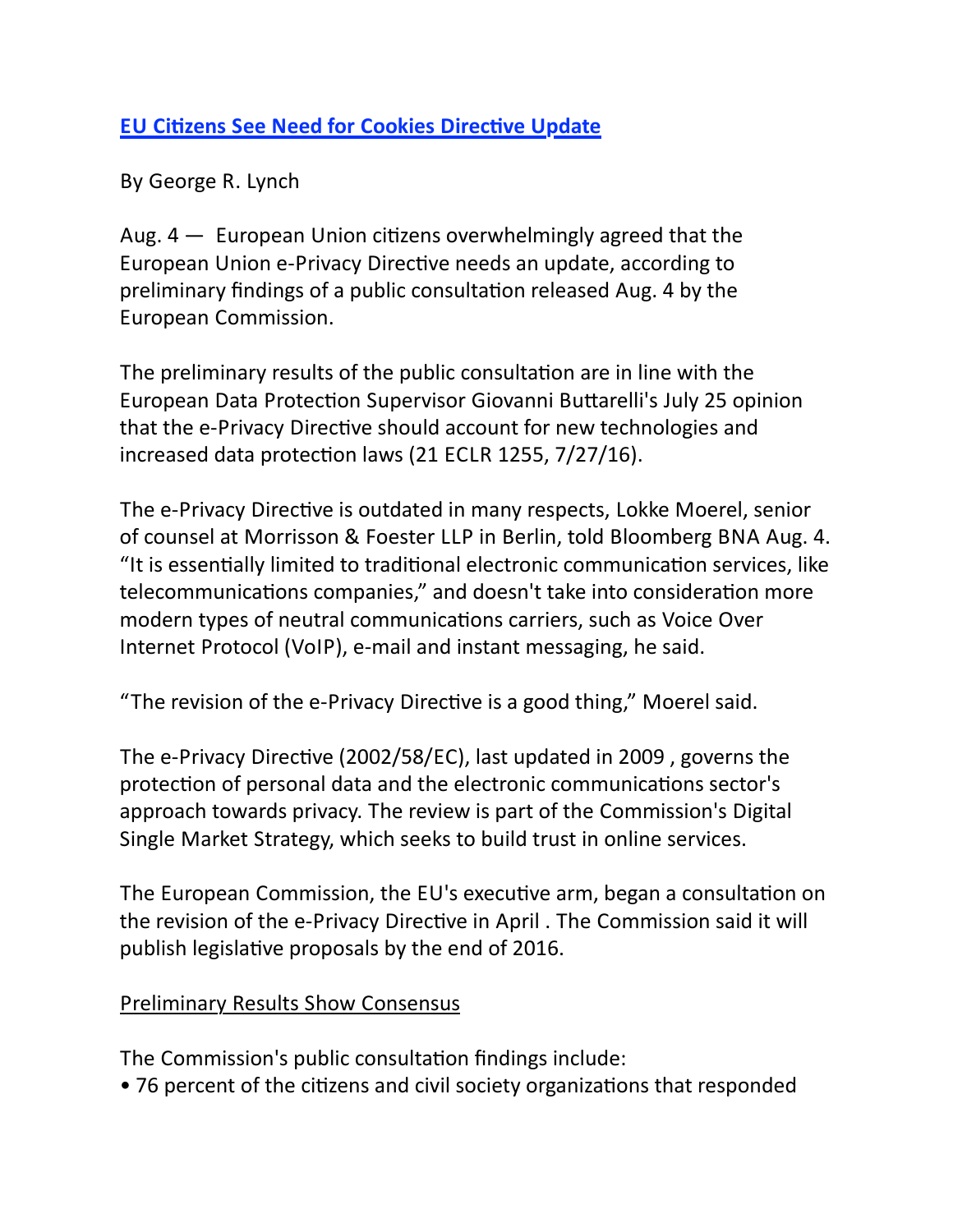believe the e-Privacy Directive hasn't achieved its objectives, or has only to a limited extent achieved its objectives of ensuring full protection of privacy and confidentiality of communication;

• 83 percent of citizen and civil society respondents agreed that there was a clear added value in having specific privacy rules for the electronic communications sector;

• nearly 70 percent of the combined responses from industry, citizens and civil society say that one single national authority should be entrusted to enforce the rules, but only half of the public body respondents agree;

• 87 percent of citizens and civil society and 70 percent of public authorities believe that information service providers should not have the right to prevent access to their services if users refuse the storing of identifiers, such as cookies; and

• 76 percent of citizens and civil society respondents believe that the scope of the rules should be broadened to cover the over-the-top service providers when they offer communications services such as VoIP or instant messaging.

Moerel said that "the only result that surprised me was the fact that all categories thought that one single authority should enforce the e-Privacy rules, and thought the national data protection authorities most suited." Companies' preference for "the data protection authorities may also have something to do with the fact that these authorities have shown less teeth in the past than their telecommunications counterparts," she said.

## Commission Objectives

The Commission's review of the e-Privacy Directive has three objectives: 1. ensuring that the Directive is consistent with the EU General Data Protection Regulation;

2. bringing the Directive in line with the current market and technological reality; and